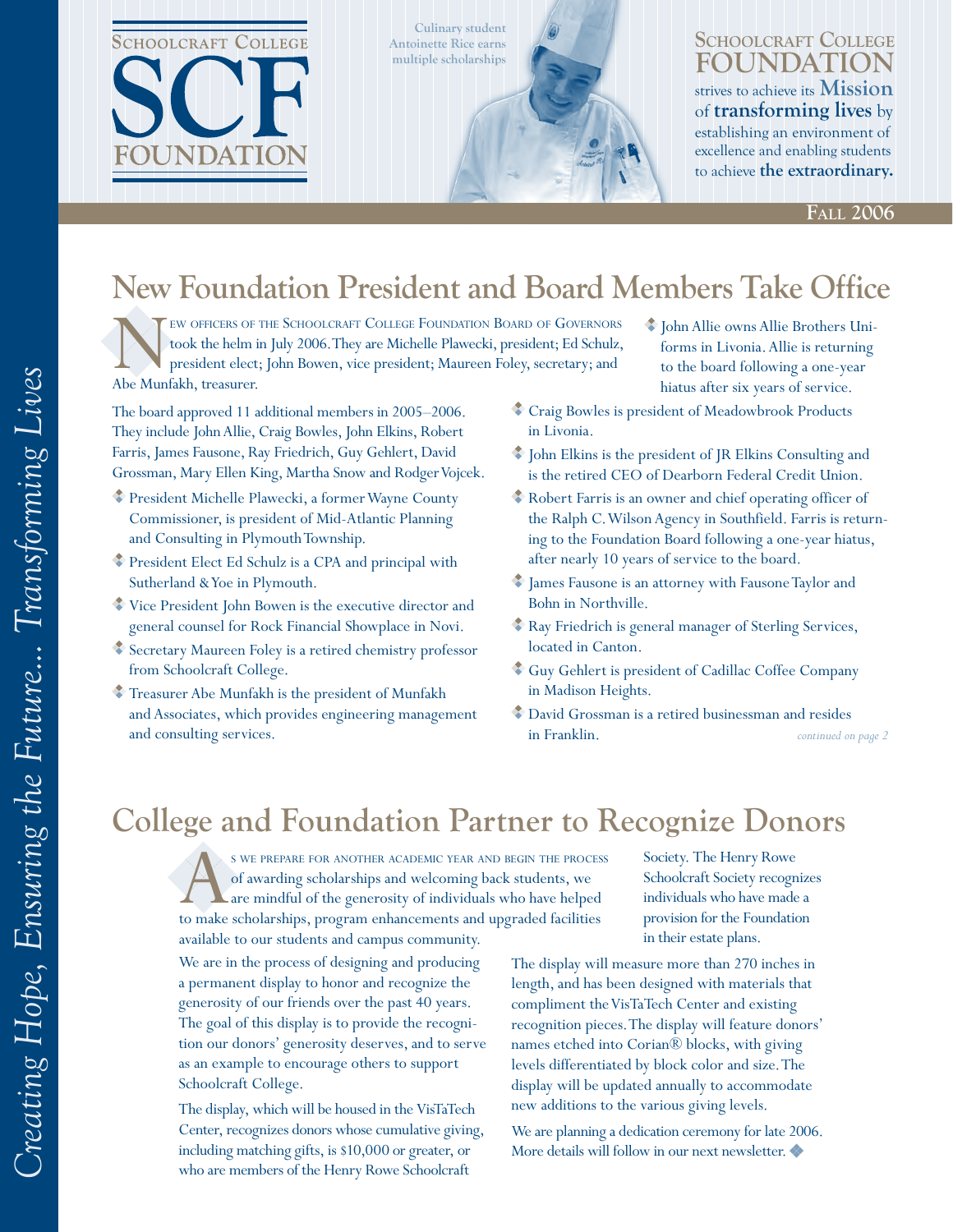$\overline{2}$ 

### **Qualified Charitable Distributions…How do they benefit me?**

N August 17, 2006, PRESIDENT GEORGE W. BUSH<br>
signed the Pension Protection Act of 2006 which<br>
included significant legislation to benefit qualificant<br>
public charities. Sections of this Act allow for annual IRA signed the Pension Protection Act of 2006 which included significant legislation to benefit qualified charitable rollovers up to \$100,000 to qualified public charities as current gifts, specific charitable purposes or field of interest fund gifts. The rollovers are available to IRA owners who are 70½ or older at the date of the contribution. The benefit to you is that while there is no charitable tax deduction for an IRA rollover to charity, the distribution you do make, up to \$100,000, is not included in your taxable income. What this means to you is:

- The IRA rollover will qualify for all or part of the required minimum distribution that you must take from your IRA.
- $\bullet$  The qualified charitable distribution is not included in your taxable income.
- While this option is only for IRA accounts, you may rollover your qualified plans like 401(k), 403(b), and other plans to IRAs, then make these qualified distributions.
- Gifting to charities has become much easier, and for some taxpayers there are added benefits.

What other benefits arise from this new legislation?

- $\bullet$  Required minimum distributions for individuals over  $70\frac{1}{2}$ must occur each year; this legislation offers alternatives to satisfy the distribution rules, without added taxable income, and benefit your favorite charity.
- A generous donor over 701/2 may give cash gifts of more than 50 percent of adjusted gross income since there is

no charitable tax deduction for a qualified charitable distribution from the IRA.

- You may give the full \$100,000 each year as major gifts to charity. While you do not receive a deduction, you also do not have to report the gift as income which could provide substantial tax savings.
- If you receive Social Security and take required minimum distributions you may be increasing your taxable income. Qualified charitable distributions may lower your taxable income so that less of your Social Security is taxable, and you helped your favorite charity.
- If you are a standard deduction tax filer taking IRA required minimum distributions and not able to deduct your charitable gifts at this time, the qualified charitable distributions may help since this gift will help charity, lowers your taxable income, and does not affect your standard deduction.

If you are fortunate enough to not need the required minimum distributions from your IRA plan for current living expenses, qualified charitable distributions are a great plan to benefit your favorite charities with accumulated assets in IRA or retirement plan accounts. For more details on this or other charitable gift ideas you should contact your professional advisors or the Development Office at Schoolcraft College.

*This article is written by John W. Kidwell, President and Partner of The Corinthian Group, LLC, a fund development consulting firm. He is also Vice President and Trust Officer of Tri-Star Trust Bank, both in Saginaw, MI.*

#### *Board Members continued from page*

- Mary Ellen King is the retired director of Northville Youth Assistance and serves as a director of the Conrad Charitable Foundation.
- Martha Snow is an attorney with Xuereb Snow PC in Canton.
- Rodger Vojcek is the vice president of Loc Performance Products, Inc. of Plymouth.

Additionally, Schoolcraft College and the Foundation Board gratefully recognize the energetic, dedicated and tremendous leadership of our outgoing president, Charlie McIlhargey. We also recognize the dedicated and tireless service of our outgoing board members George Grafe, Marc Israel, James Jabara, Tom Marek, Jane Thomas, Larry White and Karl Zimmermann.



*Front row from left to right: Mary Breen, Board of Trustees; Maureen Foley, Secretary; Charles McIlhargey, Past President; John Bowen, Vice President; Edwin Schulz, President Elect; Thomas Marek. Back row from left to right: Elaine Koons; John N. Santeiu, Jr.; Jason Valente; Abe Munfakh, Treasurer; Michael Polsinelli; Ray Friedrich; George Grafe; John Walsh; Robert Farris; Mary Ellen King; Craig Bowles. Not pictured: James Bardy; John Elkins; Marc Israel; Dr. Conway A. Jeffress; Michelle Plawecki, President; John Weyer.*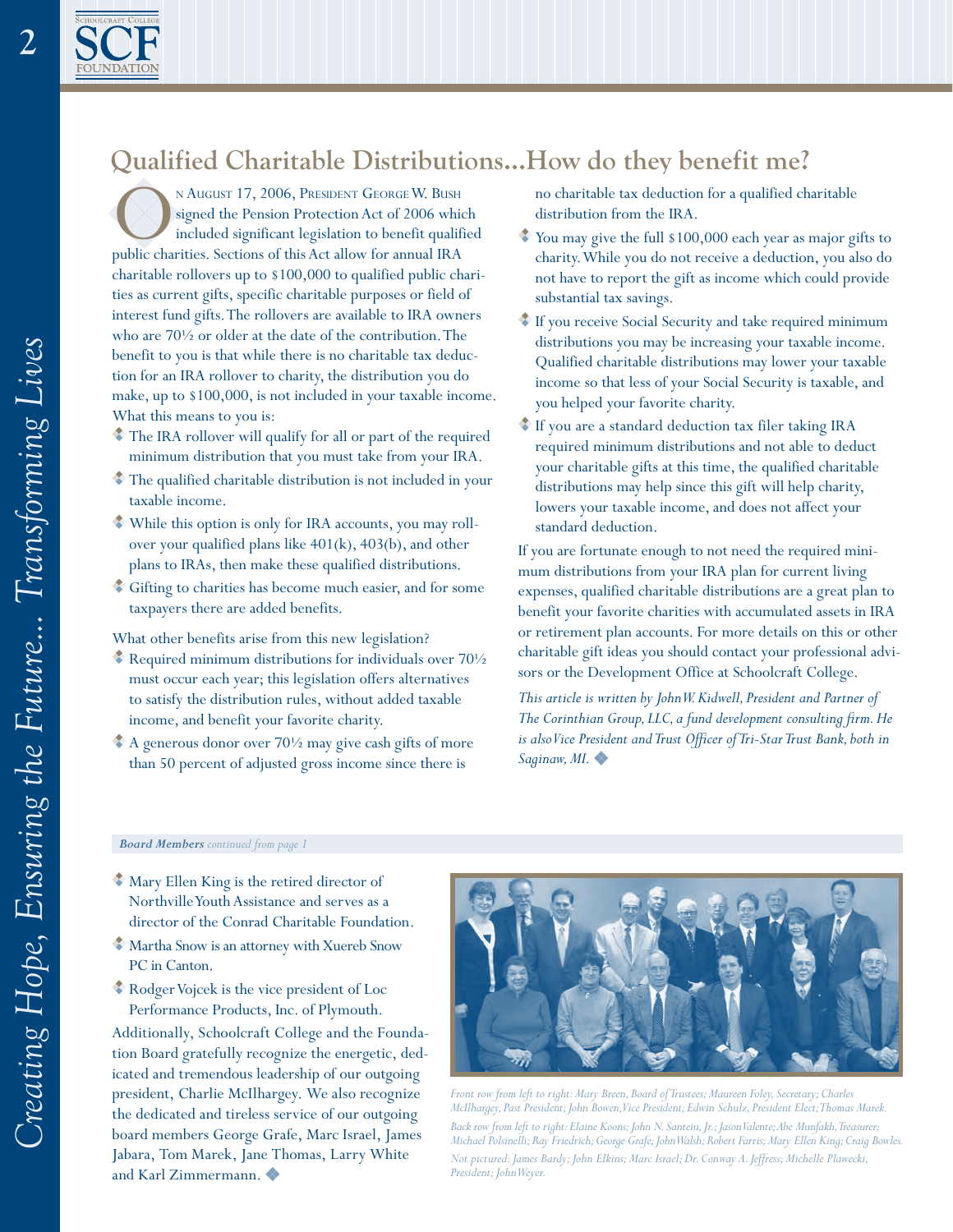### **Foundation Scholars Enthusiastic about Learning**

*Recipients of the Florence E. Harris Memorial Endowment epitomize academic excellence and enthusiasm for learning, as is demonstrated by this year's winners. The 2006–07 winners of the annual Harris Memorial Endowment are Kathy P. Dunnuck, Christopher Hampton and Leah Waldo.*



**Kathy** was inspired to become a nurse when she had her first child and saw how helping and patient her nurses were. She already had a bachelor of fine arts degree, and had worked as a graphic designer for several years. However, she wanted to give of herself in a more personal way and wanted a

*Kathy P. Dunnuck*

new challenge. Kathy chose Schoolcraft because she had studied at the College in the 1980s and had a great experience. She plans to transfer into the University of Michigan's Second Career Nursing Program, and finds she loves being back in school. Although she was most afraid of chemistry, Kathy says it is one of her easiest classes. She wants to begin her nursing career in a hospital and continue studying for a master's degree in nursing education or to become a nurse practitioner. She says starting a new career was the best thing she's ever done, and she loves it.



*Christopher Hampton*

**Christopher** plans to earn a bachelor's degree in criminal justice from Michigan State University, become a law enforcement officer, and ultimately work as a special agent for the Federal Bureau of Investigation. Both his parents served as police officers, and he is member of the Westland Police Explorers.

This organization is akin to a police cadet program, and includes riding along on patrols with police officers and community service such as fundraising for the anti-drug and gang program D.A.R.E., or helping provide security during parades. Christopher says the FBI post would broaden his opportunities and offer new challenges. Financial aid and a part-time job at Circuit City totally fund his education. Schoolcraft, he said, has given him a very good feeling about being a college student.



**Leah** loves to cook and will be a first-year culinary arts student in fall 2006. As a homeschooled student, she has been dual enrolled at Schoolcraft since she was a sophomore. She plans to transfer to Eastern Michigan University for a bachelor's degree in hospitality management. Ultimately, she wants to

*Leah Waldo*

own a business, concentrating on health food, either supplying it to food establishments or as a personal chef for health conscious clients. Leah says healthy food tastes good and nourishes the body, such as her own recipe for creamed spinach lasagna, which she says is a great alternative to a ready-made brand. She has taught cooking classes to younger children in the community, tutors international students in English, plays guitar for her church, and works with senior citizens, even shoveling snow and raking leaves for them. As the second oldest of eight children in her family, all of whom plan to attend college, she is especially grateful for scholarship assistance.

### **Schoolcraft College to Launch Alumni and Friends Program**

CHOOLCRAFT ALUMNI SOON WILL HAVE OPPORTUNITIES TO FORM each other and with the College through an Alumni and Fri<br>The Schoolcraft College Foundation Board of Governors appear grant to launch and operate the program at its M choolcraft alumni soon will have opportunities to form closer ties with each other and with the College through an Alumni and Friends Program. The Schoolcraft College Foundation Board of Governors approved a three-

relationship with the College; share the excitement as Schoolcraft continues to grow and launch new educational and community initiatives; and help students

Schoolcraft alumni, who number approximately 32,000, play important roles in their communities and in the region. We want to tap into their energy and dedication, and ask them to be ambassadors for the College, promoting its programs and reputation.

An equally important goal of the new program is fostering a life-long relationship and a spirit of fellowship between the College and its alumni and the alumni with each other.

We often hear alumni say they wish they could give something back to Schoolcraft College. We believe the Alumni and Friends program will provide opportunities for our alumni to: strengthen their

be successful as they prepare to begin their professional lives or transfer to a four-year university.

Foundation staff will begin creating the program's framework with a series of alumni surveys and focus groups. This year's graduates were the first graduating class to participate in a survey for the program. Feedback from the surveys and focus groups will be used, in part, to develop the program. There will be discussion groups on campus to create a portfolio of opportunities for alumni and friends.

The Foundation will oversee the program, which is part of a larger strategic planning process the Foundation embarked upon in January 2005 to strengthen its impact on the College.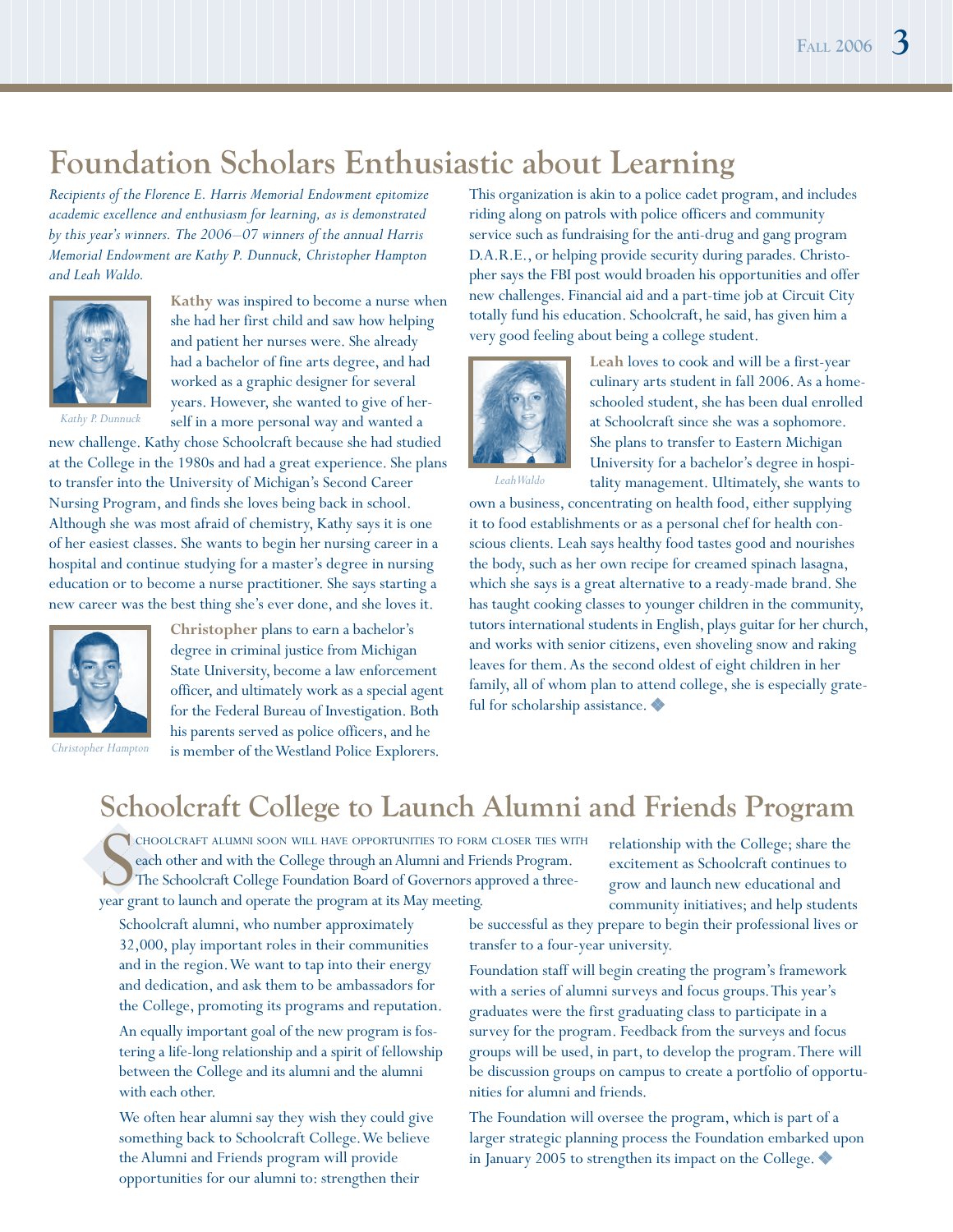

 $\overline{4}$ 

## **Golf Outing "Fore Scholarships" a Great Success!**

THE WEATHER WAS PICTURE-PERFECT AND THE<br>
day's activities went flawlessly at the Foun-<br>
dation's annual *Golf Classic Fore Scholarships*<br>
on June 5. The event at the Walnut Creek Country day's activities went flawlessly at the Foundation's annual *Golf Classic Fore Scholarships*  Club in South Lyon netted nearly \$40,000 to support our students.

Students from the Schoolcraft Massage Therapy Program offered complimentary chair massages to soothe anxious golfers. Other activities included a silent auction which featured more than 100

packages, including an autographed Steve Yzerman game jersey and a "Be a cop for a day" package at our Police Academy in Garden City.

Special thanks to our prize sponsor, Loc Performance Products, Inc, our golf and auction committees, our many dedicated volunteers and staff members and also the staff, management and members of Walnut Creek Country Club for another great outing.

Stay tuned for information on next year's outing.

### **New Faces**



**Wayne Glass**

For the first time in recent history, Schoolcraft College has a full-time director of grants. Wayne Glass began his tenure as Schoolcraft Col-

lege director of grants in April. The veteran grant administrator said he will emphasize securing funds for programs that benefit the entire College, such as curriculum development, student programs, career services, recruitment and retention.

The new Center for Biomedical Technology should provide the impetus for several grant proposals, seeking program and equipment funding, he said.

After earning a bachelor's degree in natural sciences from Indiana University of Pennsylvania and a master's in business administration from Auburn University in Alabama, Glass worked in development positions at Auburn, the state of Florida's small business development program, Washburn University in Topeka, Kansas, the University of Southern Maine in Portland and Plattsburg State University in New York.

His last post before coming to Schoolcraft was in the Economic Development Agency in Saranac Lake, New York. He decided that while the rural setting of upstate New York was very nice, he and his family wanted something a bit more urban.



### **Sharon Common**

If you call the executive director of development and governmental relations' office, you probably will speak first with Sharon

Common, secretary to John Walsh. Common has been with Schoolcraft since 1998, working in the Bookstore, the Liberal Arts Office and the Women's



### **Jennifer Theakston**

A second new face in the development area is Jennifer Theakston, secretary to Jason Valente and Wayne Glass, director of development and

director of grants, respectively. Theakston began as a student at Schoolcraft, and a student assistant in the Business and Technology areas.

Resource Center. Each office, she said, prepared her for her next post.

Common maintains all Foundation files, records all gifts, and works with the Accounting Office to keep the records up-to-date and accurate. She also coordinates meetings of the Foundation Scholarship Committee and handles the revenues from fundraising events.

Before accepting the development position, she worked in the Distance Learning office. In addition to her regular secretarial duties, she will help evaluate and use software to manage grant applications, awards and implementation. She also will assist in managing Foundation accounts and plans to be part of Foundation fundraising events.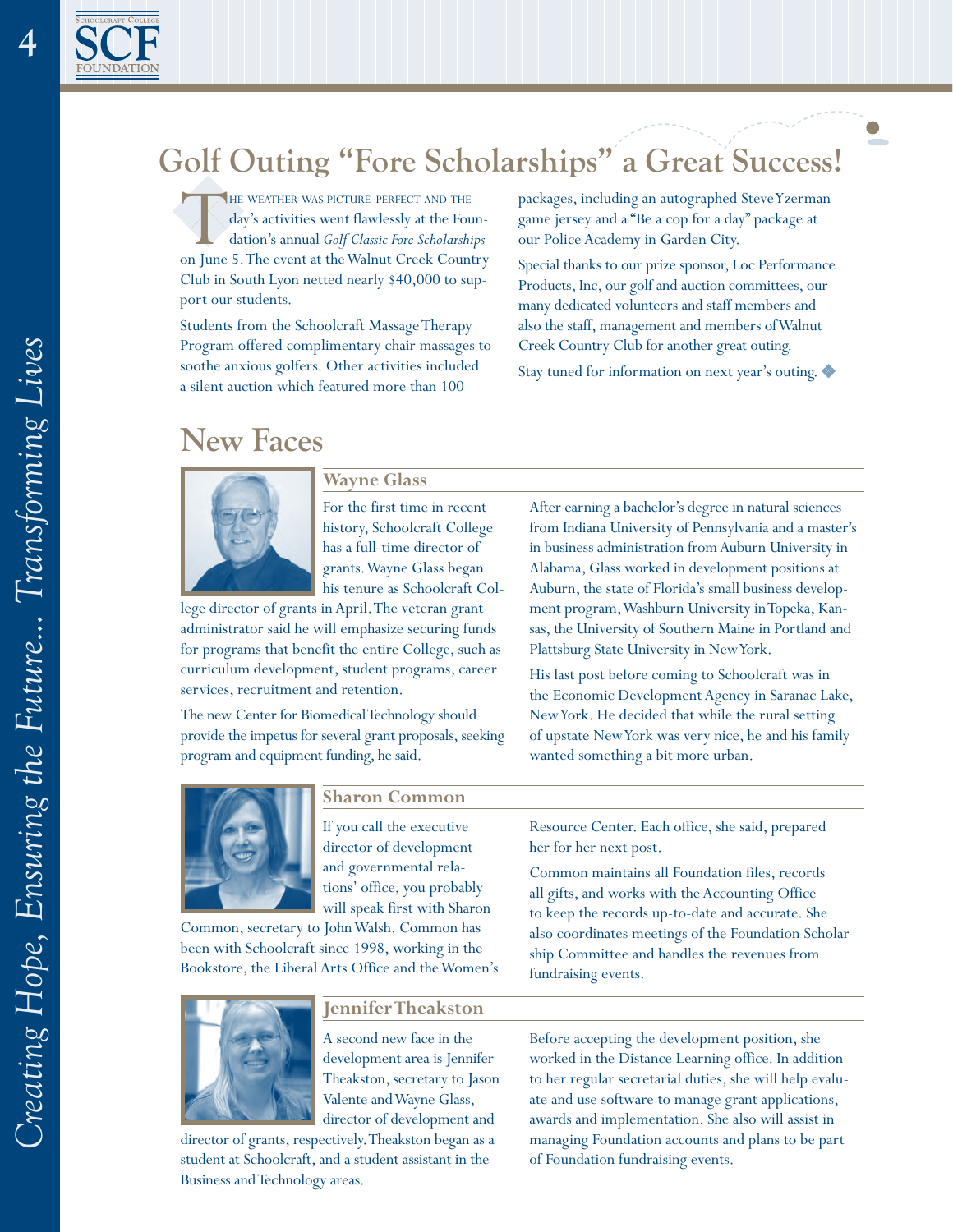### **New Foundation Scholarships**

#### **Communication Arts Scholarships**

In 1996, Professor of Communication Arts Dr. JuJuan C. Taylor, with the encouragement and support of retired Associate Dean of Liberal Arts Larry Ordowski, created the Communication Arts Scholarship competition. Because communication arts emerges from the same academic arena as the performing arts, Taylor felt the scholarship competition should also possess many of the same creative and dynamic entities as the art itself.

"The competition affords students an opportunity to win a \$500 scholarship toward the following semester's academic tuition," said Taylor. She added that presenting formal speeches in competition offers our community an opportunity to witness the talent in the Department of Communication Arts students. A panel of professionals from the campus and community serve as judges for the competition.

The winner of the Fall 2005 Communication Arts Scholarship was communication arts student Colleen Baidon for her speech "Domestic Abuse—Proposals for Solutions." The second-place winner was communication arts student Rachel Roughley for her speech "Mass Media and its Effects on American Teens."

Moreover, because there were so many applicants last year, a second competition was held. The second competition's winner, Brittnay Schires, delivered a speech titled "Sexuality Among Teens in America (especially teens within the city of Livonia, Michigan)...State of Affairs."

#### **Stephen Schewe Physics Scholarship**

Retired physics Professor Stephen Schewe and his wife Nancy have established the Stephen Schewe Physics Scholarship. This scholarship will provide financial support to students who have completed Physics 211 or its calculus-based equivalent and are enrolled in Physics 212. The scholarship recipient will be selected by the physics professors teaching Physics 211 using the aforementioned requirements and the following criteria:

- $\bullet$  The student enjoys physics class. This is evidenced by regular attendance, active participation and demonstrated effort in classroom discussion and activities, and a positive attitude.
- The student earns satisfactory grades, and is well prepared for class, discussions, laboratory sessions and examinations.
- The student works well with other students and professors during class and laboratory sessions, exhibits leadership characteristics, and earns the respect of fellow students.

### **The Ryan Connelly Winn (1978–2004) Memorial Scholarship**

Ryan Winn was a lifelong resident of Northville, Michigan and a 1996 graduate of Northville High School. He studied chemical engineering at the University of Michigan and biochemistry at Western Washington State University.

During his high school and college years, Ryan worked in a number of restaurants and developed a knowledge of, and affinity for, the food service business. He became a self-taught chef and developed a very creative cooking style. His knowledge of chemistry helped him understand many of the technical aspects of cooking.

Ryan suffered from a depressive disorder which, through drug and alcohol addiction, took his life.

"While he was with us, Ryan inspired us to a deeper love of dining and cooking," said Ryan's parents, Craig and Barb Winn. "We have taken classes at Schoolcraft College, and we participate in a gourmet club where friends get together to prepare fine meals and share our love of cooking."

Ryan's parents established the Ryan Winn Memorial Scholarship with the help of many of their friends to encourage high school graduates to pursue a love of cooking by studying at Schoolcraft College, one of the finest culinary arts instructional programs in the United States.

The first Ryan Connelly Winn Memorial Scholarship will be awarded this fall.

### **Certified Angus Beef and SYSCO Foodservice of Detroit Scholarship**

The Certified Angus Beef brand and SYSCO Food Service of Detroit have partnered to offer an annual scholarship to culinary arts students in the Brigade Advanced Culinary Skills Program. Brigade students are invited to submit entries, including a 500 word essay, on the future impact they hope to have on the global culinary community. This year's three finalists were selected based on their essay and their culinary activities, scholastics, leadership potential, community and social activities, and culinary ability. The three finalists then participated in an American Culinary Federation-judged competition.

"These students have set becoming professional chefs as their goal," said Dianna Stoffer, corporate chef for the *Certified Angus Beef* ® brand. "Participating in this competition helps extend their education into the professional world, where chefs often share trendy culinary techniques through competition. The chance to win the scholarship is an added bonus." The judges evaluated the students' beef dishes using standard American Culinary Federation criteria for hot food competition. Criteria include creativity, visual presentation and nutritional balance, as well as flavor, taste and texture.

The winner, Antoinette Rice, received a \$500 scholarship and participated in externships with Certified Angus Beef and Sysco Detroit.

### **The Jerry Costanza Memorial Endowment** The Jerry Costanza Memorial Endowment was created in 2003 to honor longtime metro Detroit restaurateur Jerry Costanza, who died in March 2003. Costanza owned and operated Station 885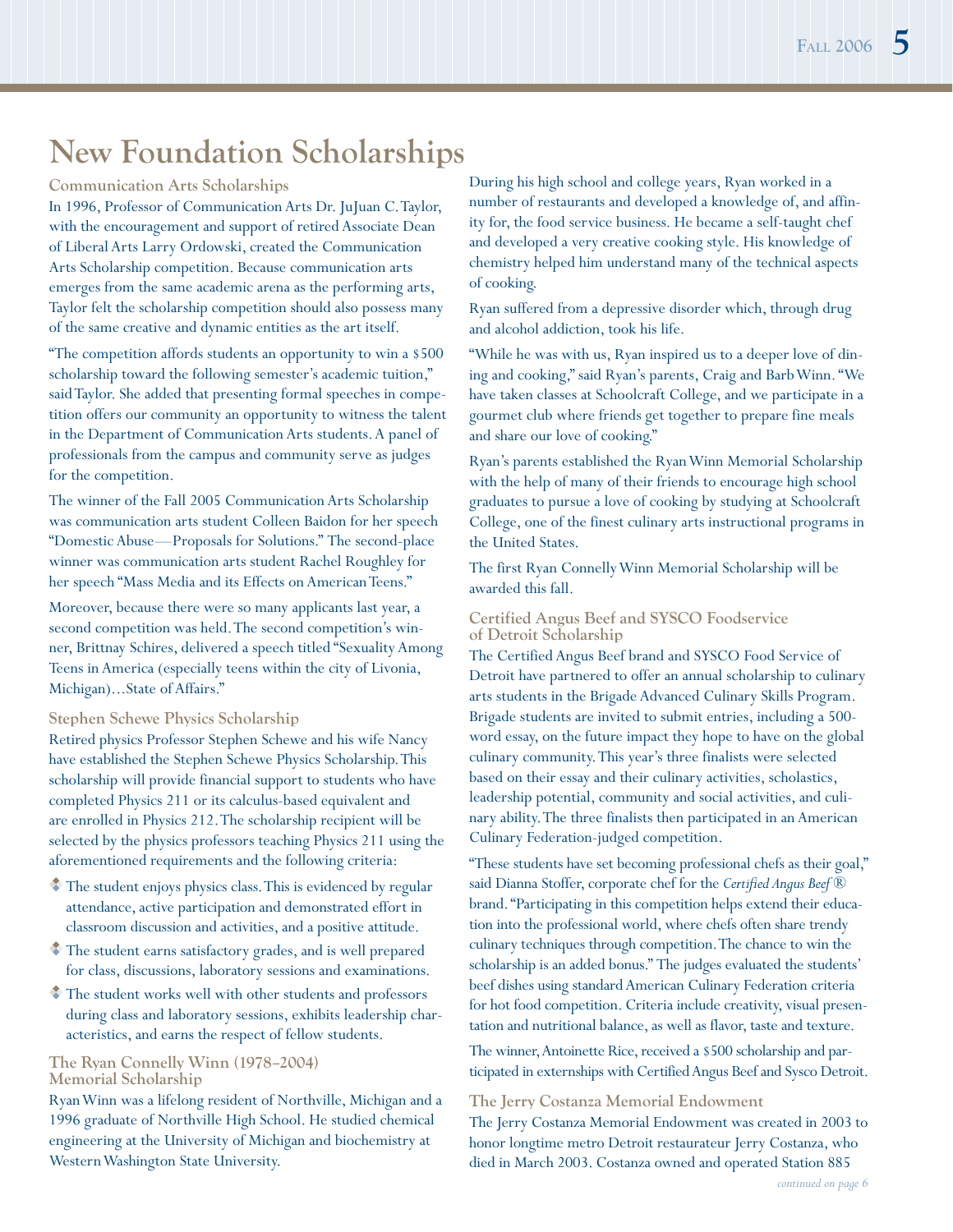

### **2006–07 Foundation Grants Total \$83,954**

and La Bistecca Italian Grill, both in Plymouth, and Portofino restaurant in Wyandotte. The scholarship, which supports students in the Culinary Arts Program, is

THE SCHOOLCRAFT COLLEGE FOUNDATION BOARD OF GOVERNORS awarded 12 grants for the 2006–07 year, totaling \$83,954. Examples of the grants, targeted at projects that enhance curriculum, college outreach or professional development, include:

**The Communication Arts Department**  received a grant to examine the impact of media on decisions we make through funding a presentation by WXYZ news anchor Frank Turner.

**The Instruction, Financial Services, Development and Governmental Relations departments** received a grant to support the initial speaker—Betsy Barefoot, co-director of the

National Policy Center on the First Year of College—in a speaker series.

**Collegiate Skills** received a grant to support a summer college readiness program for Upward Bound seniors at Wayne Memorial High School.

**The Financial Aid Department** received a grant to create and administer a fund that provides textbooks for students in financial need. The original proposal, submitted by the Athletics Department, called for a fund for student athletes, but was amended to include all students.

#### *New Scholarships continued from page*



*Attending the 2006 Jerry Costanza golf outing were, from left to right: Carla Guerro, Nick Guerro, John Walsh, Jerry Costanza, Jr. and Robert Costanza.*

funded not only by donations from family and friends, but also through an annual golf outing in Costanza's memory. This year marked the third anniversary of the outing, which was held on June 26<sup>th</sup> at Meadowbrook Country Club. The endowment balance now exceeds \$50,000, thanks to gifts from family and friends, and proceeds from the three golf outings.

This year's winner of the Jerry Costanza Memorial Endowment Scholarship was Antionette Rice, who graduated from the Culinary Arts Program in 2006 and is currently a student in the Brigade Program, a post-graduate culinary program at Schoolcraft College.

### **The Catherine D. Peterson Endowment** Longtime friends and supporters of the College, William and Catherine Peterson, have established the Catherine D. Peterson Endowment to support students being assisted by the

Women's Resource Center. The scholarship will support students who have been out of high school for at least 10 years, demonstrate financial need, and maintain a minimum 2.50 grade-point average. The Petersons have been involved with the College for many years. Catherine has been a volunteer at the Women's Resource Center for the past 20 years, and Bill is an instructor with Continuing Education and Professonal Development.

#### **Adams-Kirouac Endowment**

Longtime Women's Resource Center volunteers and supporters Margaret Adams and Rolande Kirouac have created an endowed scholarship to support students at the Women's Resource Center. Both Adams and Kirouac are former educators who endorse the WRC's mission. The scholarship will help women who have been out of high school for at least 5 years, demonstrate financial need, and maintain a minimum 2.50 grade-point average. The scholarship can be used for tuition, books, fees and child care.

#### **Divorce Solutions, LLC honors clients with a Women's Resource Center Scholarship**

Jacqueline Gold Roessler and David Roessler of Divorce Solutions, LLC approached Schoolcraft College Foundation last winter with a powerful idea to honor their clients and colleagues. Instead of buying holiday gift baskets for their clients, they would use the money to provide a full tuition scholarship for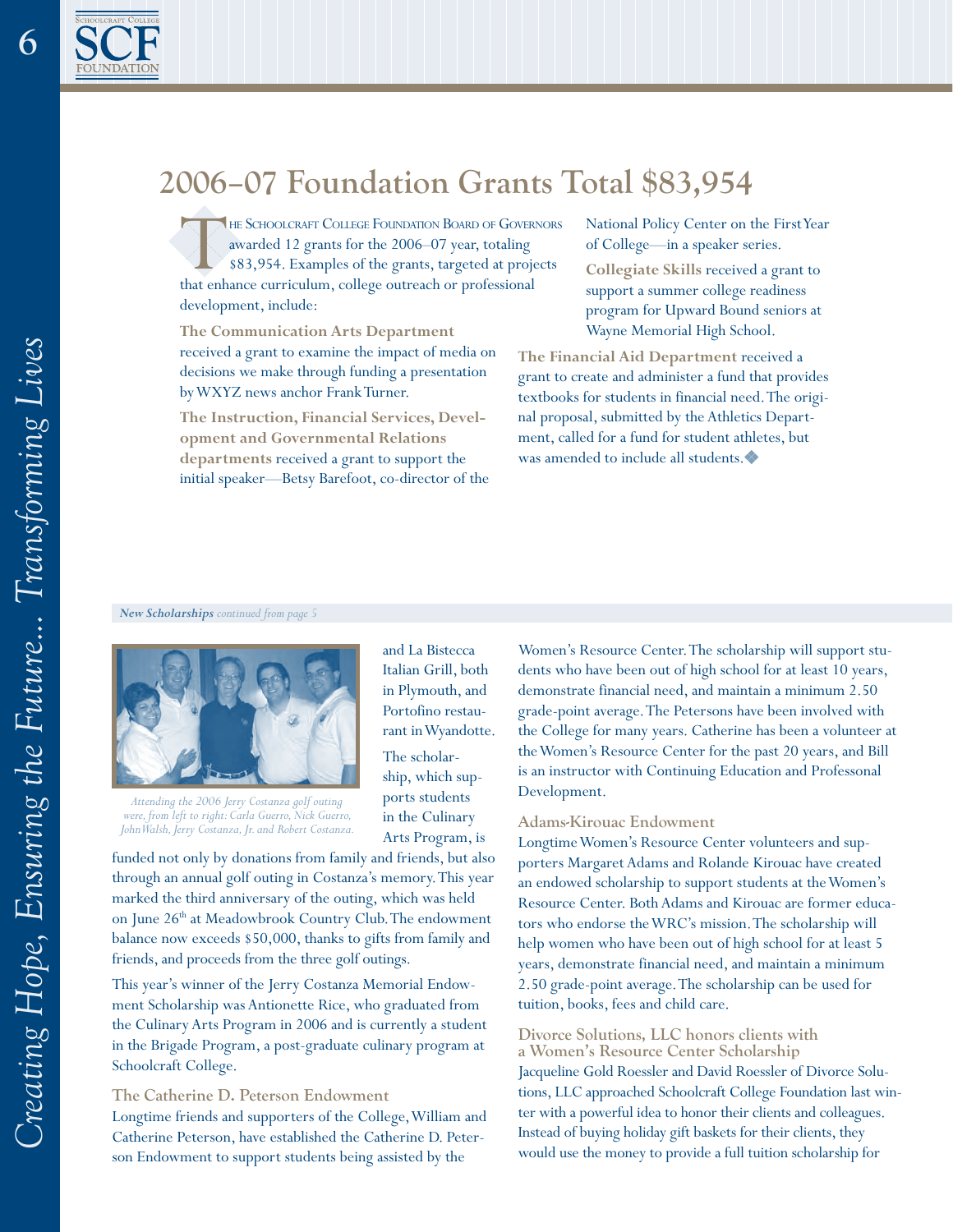### **Memorials/Honorariums February 24, 2005–July 10, 2006**

**In memory of Richard DeVries**  Nancy Esker

**In memory of Theodora Dimitriou**  Helen Dimitriou George Koutsavakis Nick & Joann Papageorgis Peter & Constantina Tzilos

**In memory of Ronald Failing** Duane & Sharon Bordine Donald & Judith Denhoff

**In memory of Lawrence O. Hinkle** Christine M. Hinkle

**In memory of Charles B. Kali & Antoinette Meghamez Munfakh**  John N. Santeiu, Jr.

**In memory of Eileen Toy** John N. Santeiu, Jr.

**In memory of Dorothy McDowell**  Margaret S. Wilson

**In honor of Susan McDowell** Thomas G. Bjorklund **In memory of Raymond Naslund**  Lawrence & Dorothy Berry Joellyn M. Conway Kent & Patricia Downey Linda A. Eide Robert & Mary Hutchison Bill W. Seaman **In memory of Marion Ochs**

James W. Ochs

**In memory of Robert Rhodes**  Margaret Adams **In memory of** 

**Chief Douglas F. Shaeffer**  John N. Santeiu, Jr.

**In memory of Marie Urbaniak**  Margaret Adams

**In memory of Betty Junod Willis**  Judith Junrod Palmer Lisa Willis Rappa

**In memory of Phebe M. Woltz** *Emeritus Faculty, Business Department* 

Ron & Betty DeChant Karen & Rich Rosasco

**In memory of Louise Mack**  Margaret Adams Betty Albers Ruth Frazier Carol Hillard June Kendall Cindy Kloss Dorothy Lepping Beverly McGurk Charlotte O'Connor Karen Olson Linda Pudlik Joanne Sicotte Pat Smith Lorraine Stevenson Nancy K. Swanborg Ruth Ventura John Walsh Jo Wykoff

one semester for a student at Schoolcraft College. The funds were used to provide a scholarship for one of the women graduates of the Women's Resource Center's CHIPS program. The CHIPS program is for women, many of whom are newly divorced, who are re-entering the workforce after an absence, and need computer training, and career and educational counseling.

#### **Betty Junod Willis Fund**

Lisa Willis Rappa and Judith Junod Palmer created the fund in memory of their mother Betty Junod Willis, who attended Schoolcraft College in the late 1960s, and always had a place in her heart for the College.

Two need-based scholarships will be awarded to a working mother or older student returning to college. One scholarship was awarded in the winter 2006 semester; a second scholarship was awarded in the fall of 2006.

#### **2005–2006 Van Dimitriou Memorial Endowment Fund Awardees**

The Van Dimitriou Scholarship was created in 2002, to honor longtime Schoolcraft College men's soccer coach and mentor, Van Dimitriou, who passed away in 2001. Dimitriou coached men's soccer at Schoolcraft for 17 years and compiled an outstanding 220-63-21 record. More impressive was the impact he had on the lives of his players. Dimitriou was most proud of those players who not only achieved success on the playing field but also in the classroom, and those players who, through perseverance and commitment, were able to improve their performance both on and off the soccer field.

The scholarship is awarded annually to two members of the men's soccer team. One scholarship is awarded to the most improved player, as determined by the soccer coach and athletic director. The second scholarship is awarded to the team member with the highest grade-point average. This year's awardees are Plamen Mitev, a freshman from Redford Union High School, as the most improved player, and Ryo Nishijima, a freshman from Jiyyuu No Mori in East Lansing, with the highest grade-point average.

#### **The Joan E. Kling and Antone L. Lambert Memorial Scholarship**

The Joan E. Kling and Antone L. Lambert Memorial Scholarship was created by Timothy Lambert to honor the memory of his parents, especially his mother, Joan, who was a nurse. The endowed scholarship will provide financial support for second-year students in the Nursing Program. Students must be enrolled at least part time and have a minimum grade-point average of 3.0.

**Bequest to provide additional nursing scholarships** The Foundation received a bequest from the estate of James Brown, a longtime friend and Foundation donor. The bequest was added to the Eileen Moore Nursing Scholarship, which Brown created in memory of his late wife, Eileen, who was a nurse.

*For more information about supporting programs that are important to you through a bequest, please contact the Foundation at 734-462-4463.*